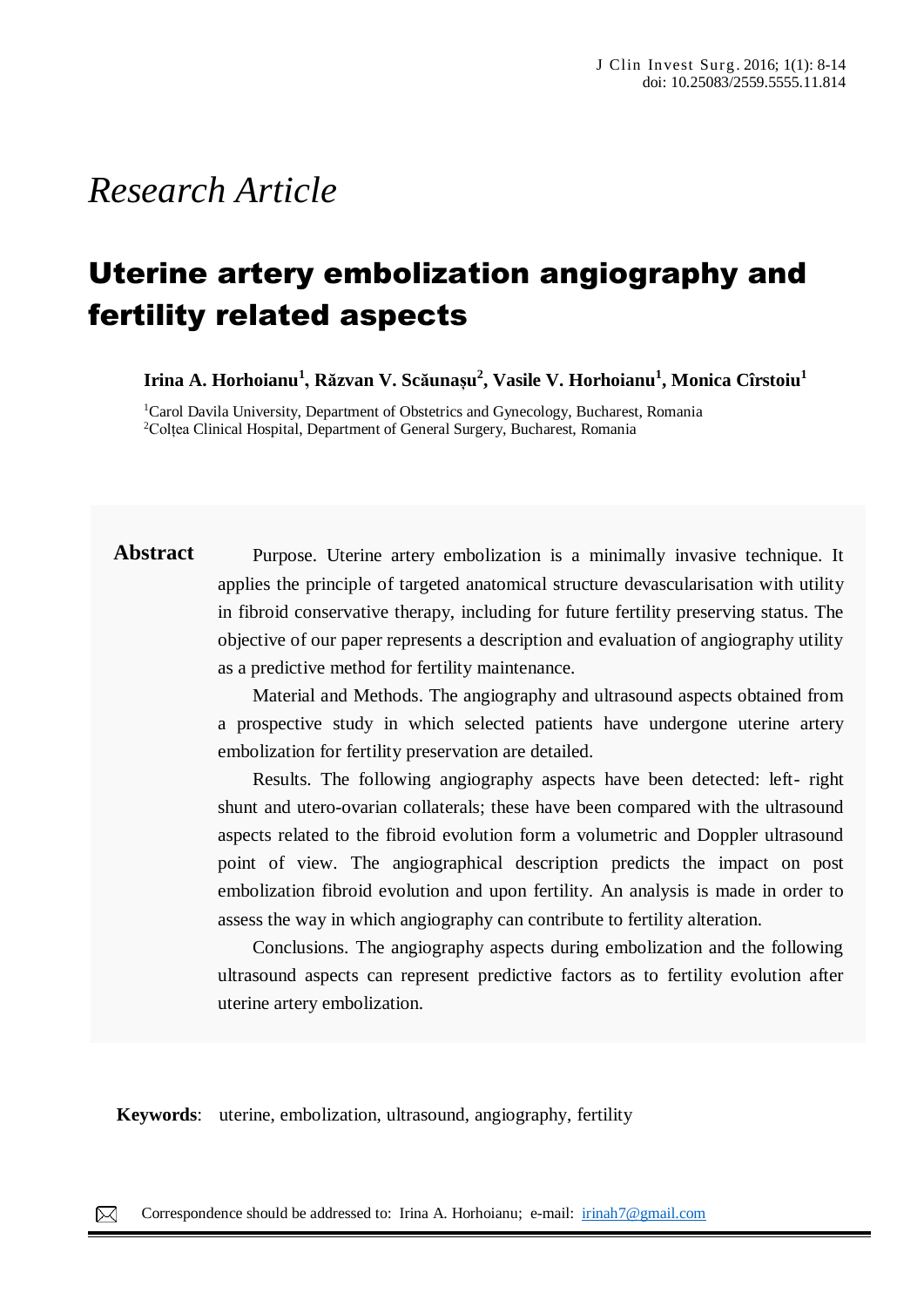## **Introduction**

Uterine artery embolization is a minimally invasive technique consisting of devascularisation of the targeted tissues with use among many others in the conservatory therapy of uterine leiomyomas, including in the purpose of future fertility preservation. The scope of the current paper consists in describing the angiographical results of the ongoing study and in establishing the level of angiographical predictability for future fertility preservation; all in the hope of finding an ideal method which is able to assess and predict the positive or negative impact of uterine artery embolization on fertility and proper volume shrinkage.

#### **Materials and methods**

A prospective ongoing (June, 2014 – May, 2015) evaluation of 15 fertile age patients which underwent uterine artery embolization as a fertility sparing technique for fibroids was conducted. All the patients singed an informed consent and were instructed regarding the benefits, risks and possible complications involving the procedure. The embolization angiography aspects were gathered and compared to the ones in general literature and with the ultrasound images (shrinkage or fibroid growth and Doppler aspect before and at 1 month after embolization). A General Electric Innova 4100 interventional guided system was used to perform all angiographies with consecutive uterine artery embolization and the ultrasound images used for comparison were achieved by a portable Loqiq E - General Electric- ultrasound device. The images of interest were captured on angiography before particle injection and in the moment of embolization angiographical end-point (near stasis on uterine arteries). The gathered information was used to delineate the type of fibroid vascularisation, the left to

right shunting and the utero-ovarian collateral circulation.

### **Results**

The angiography aspects describe the following results: of the 15 dominant fibroids, 8 (53%) had right dominant uterine artery vascularization (fig.1) whereas only 5 (33%) were predominantly irrigated by the left uterine artery (Fig. 2); the remaining 2 (13%) had almost equal bilateral vascularization. All of the above mentioned cases have achieved correct embolization endpoints with apparent complete dominant fibroid devascularisation. 11 of the 15 patients had uneventful normal fibroid vascularization, 1 patient was discovered to have a right to left uterine shunt irrigating the dominant fibroid (Fig. 3) and 3 patients utero-ovarian collateral circulation (Fig. 1, 2, 3). The collateral utero-ovarian circulation depicted in the 3 patients mentioned above consists of 1 right anastomosis and 2 left with one patient having both left and right anastomoses as follows (Table 1):

| <b>Table 1.</b> Utero-ovarian collateral circulation |                            |                              |
|------------------------------------------------------|----------------------------|------------------------------|
| patients                                             | fibroid<br>vascularization | utero-ovarian<br>collaterals |
| patient1                                             | right                      | left                         |
| patient2                                             | left                       | right                        |
| patient 3                                            | right                      | left                         |

#### **Discussions**

The exact angiographic fibroid location or number cannot be precisely foretold as only vessels are seen, it is rather estimated as according to (1) as it has a typical appearance. The leiomyoma arterial sources are represented by mostly peripheral arcuate arteries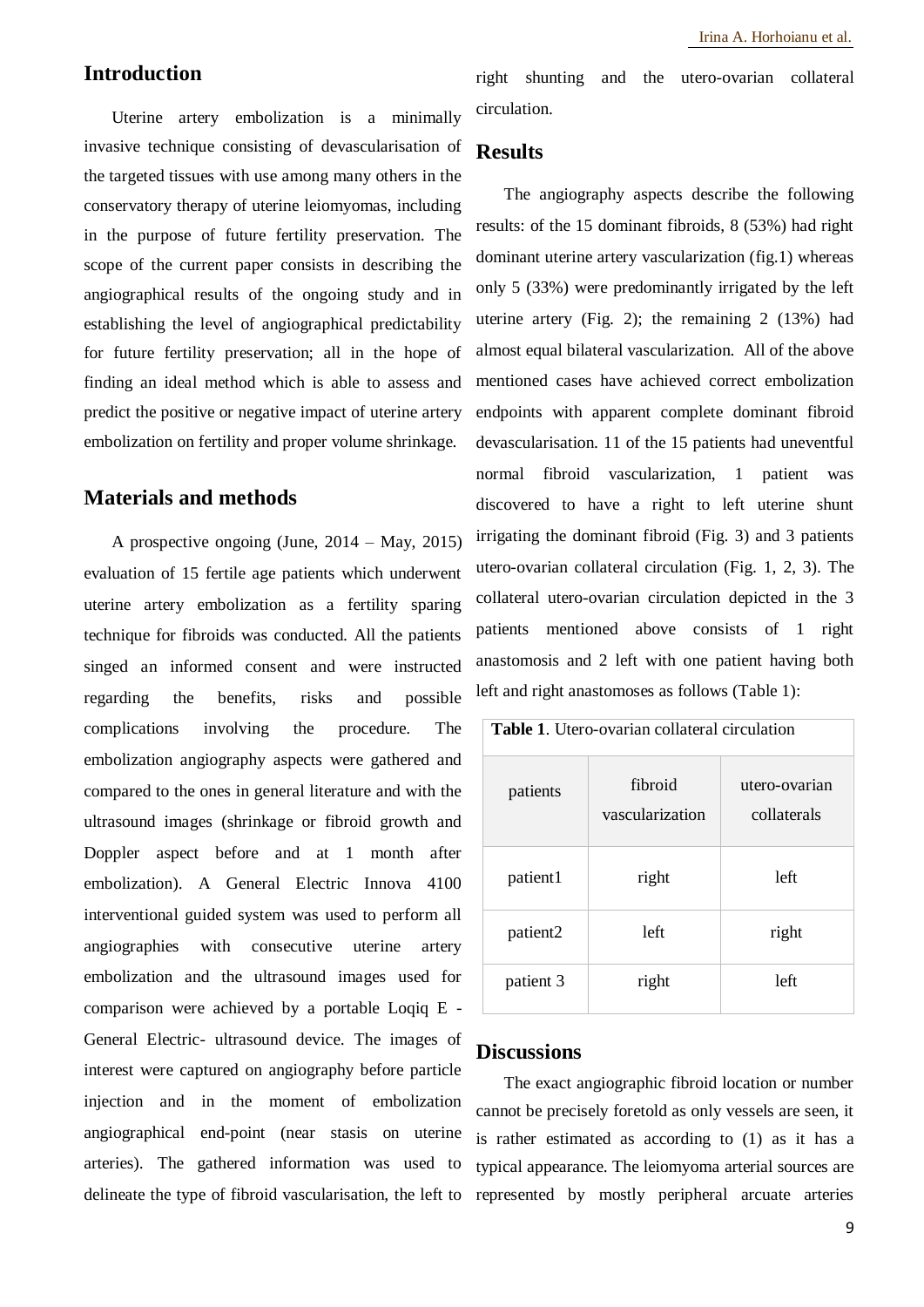#### Uterine artery embolization and fertility

forming a perifibroid plexus, usually 6, to which the favoured uterine artery was discovered (39% both for fibroid connects (1, 2, 3); they become enlarged, and with abnormal coiled architecture very different form the normal vessel arborisation (1, 2, 3) (Fig. 1). The central part of the fibroid is hypovascular being nourished by a few centripetal enlarged arteries growing from the perifibroid plexus mentioned above (2, 3). The dominant uterine artery is also enlarged and has a stronger flow (1, 4). The remaining myometrium is depicted to be hypervascular due to and in comparison with the large fibroids (1, 5). Thus, in our study the predominant vascular fibroid source was represented by the right uterine artery (53% right uterine artery, 33% left uterine artery, 13% double equal vascularization). In a former study of ours, which included a larger number of subjects, no

left or right sources, 23% bilateral) (6).

Utero-ovarian collaterals are source of major concern being among the angiographically visualizable factors for embolization failure and also representing a main cause for fertility impairment due to nontarget embolization of the ovaries. In order to assess and foretell the possible impact of uterine artery embolization on fertility one must first be accustomed to the anatomical Dubreuil-Chambardel (7) and angiographical Razavi et al. (8) and personal (9, 6) utero-ovarian anastomoses classification which describes the location of the anastomosis, the direction and pressure flow (6- 9). The anatomical classification according to Louis Dubreuil-Chambardel, 1925 is as follows (Table II) (7, 10).

| <b>Table 2.</b> The Louis Dubreuil-Chambardel classification |                                                                         |                       |                            |
|--------------------------------------------------------------|-------------------------------------------------------------------------|-----------------------|----------------------------|
| Type                                                         | location of anastomoses                                                 | tubal vascularization | ovarian vascularization    |
|                                                              | along the uterine corpus (Dominant<br>ovarian artery)                   | ovarian artery        | ovarian artery             |
| $\mathbf{H}$                                                 | anastomoses between ovary -uterus                                       | uterine artery        | ovarian artery             |
| III                                                          | anastomoses at the uterine pole of the<br>ovary                         | uterine artery        | mostly ovarian artery      |
| IV                                                           | anastomoses along the ovary                                             | uterine artery        | $ovarian + uterine artery$ |
| V                                                            | anastomoses at the tubal pole of the<br>ovary (dominant uterine artery) | uterine artery        | mostly uterine artery      |

According to the anatomical classification system, types IV and V have a higher predisposition for ovarian misembolization. See below the angiographic classification according to Mahmood K. Razavi et al. (8).

| <b>Table 3.</b> The angiographic classification – anastomoses between utero-ovarian arteries |                                                                                                                                                                                                                                                               |  |
|----------------------------------------------------------------------------------------------|---------------------------------------------------------------------------------------------------------------------------------------------------------------------------------------------------------------------------------------------------------------|--|
| direct flow                                                                                  | initial uterine angiography aspect with direct visualization of the ovarian artery via retrograde flow<br>through the uterine arteries                                                                                                                        |  |
| indirect flow                                                                                | initial uterine angiography aspect associated with indirect visualization of the ovarian artery via the<br>ovarian blush $-$ also retrograde flow through the uterine arteries                                                                                |  |
| reflux                                                                                       | post particle injection angiography with visualization of the ovarian artery/ovarian blush – retrograde<br>flow after embolization due to opening of collateral circulation/remission of temporary spasm – can be<br>associated with direct and indirect flow |  |
| absent flow                                                                                  | none of the above mentioned aspects                                                                                                                                                                                                                           |  |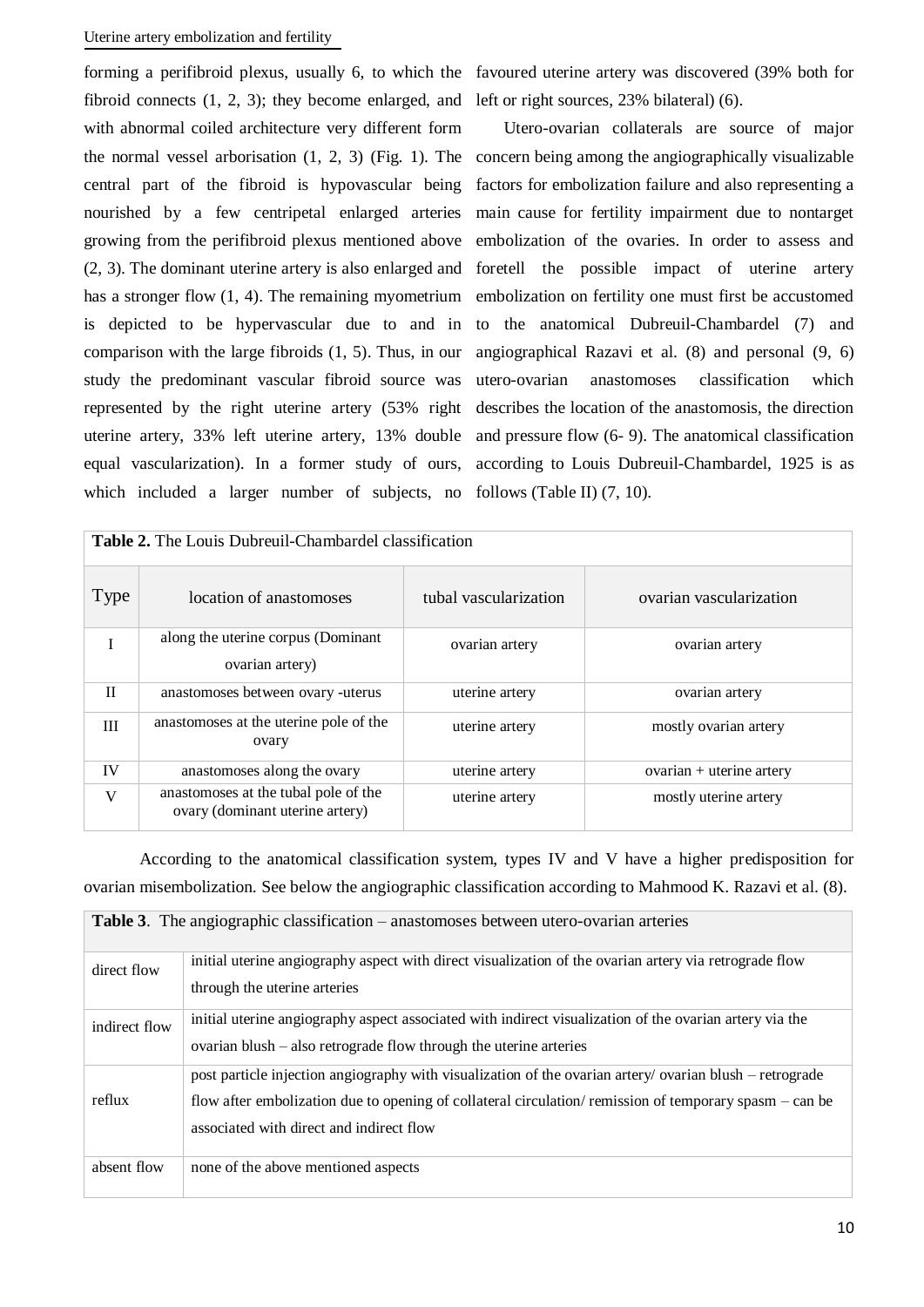According to (8), the type 1 anastomosis links the ovarian artery to the intramural segment of the uterine artery via the tubo-ovarian segment with the link taking place before the fibroid supply, thus enabling the ovarian artery to be a major supply of the fibroid; type 1 a anastomoses represent a strong direction of flow into the tubo-ovarian segment towards the uterus, stronger than the uterine one (thus undetectable on initial preembolization aortography and postembolization sequence), whereas type b delineates a weaker flow in the same direction, below the pressure of the uterine artery, ensuring backward – pre and postembolization reflux (flush), but with washout towards the uterus upon end of embolization (8).

As found on angiography, type 1a anastomoses do not reveal the ovarian artery whereas type 1b anastomoses show a patent reflux in the ovarian artery on the preembolization images and also after embolization, thus making it possible for ovarian misembolization with consequent temporary or permanent menopause (8). According to the elements listed above, it is important to carefully observe the embolization procedure and following the authors suggestions mostly to stop the injection of particles on redistribution of flow (in the ovarian artery) in order to avoid misembolization (8).

According to (8), type II anastomoses represent a direct communication between the ovarian artery– via the tubo-ovarian segment  $-$  to the fibroid, without any communication to the uterine branches. Therefore, after embolization, complete fibroid infarction is not achieved and the residual ovarian flow towards the uterus leads to continuous fibroid volume enlargement and to embolization failure (8). Type III anastomoses are depicted as a tuboovarian segment direction of flow towards the ovary with major partial supply of the ovary belonging to the uterine artery; pre and postembolization images show flow towards the ovary without any washout afterwards in the direction of the uterus as in type Ib anastomoses. In such cases as with the Ib type anastomoses a high risk of ovarian

misembolization exists. According to (8, 11) this type of substitutive dominant uterine vascularization pattern may be caused by exogenous factors affecting the ovarian artery like inflammatory conditions, tumors, occlusive diseases or endogenous factors such as ovarian artery hypoplasia or aplasia. Such a description and classification is possible in the cases in which uterine artery embolization is preceded by a screening aortography, which according to (8, 12) is compulsory when fertility sparing is wanted despite a minor increase in radiation dose, 2.1 milisieverts (8, 12). Due to the fact that ascending aortography is not custom in our clinic, we developed a more plain classification system based upon the angiography aspects before and after particle injection (Table 3) (6, 9).

A comparison of the 2 angiographical classification systems would consider the direct, indirect and reflux categories to be represented by type Ib+III anastomosis, the type II and Ia being visualisable solely on aortography. This fact in confirmed as, according to (9) the absent flow was associated with good fibroid reduction rates, whereas association of anastomoses assured growth in 56% of cases at least (chi-square teste  $p=0,009$ ) with possible associated ovarian misembolization (9). When comparing and analysing all the three classification systems the anatomical classification details and numbers described cannot be correlated and are not found in either angiographical classification systems, thus raising the question related to correct fertility prediction on angiographical evaluation. Still we consider utero – ovarian anastomoses to be an important cause for reduced fertility attainment.

Reviewing our study, the general angiographical utero-ovarian anastomoses rate is of about 20% per patient (3/15) and 13% per anastomoses (4/30), smaller than the data mentioned in the general literature, 40-50% (13), even 58% (9) probably also due to the small number of subjects. Not finding any anastomoses does not necessarily mean absence of but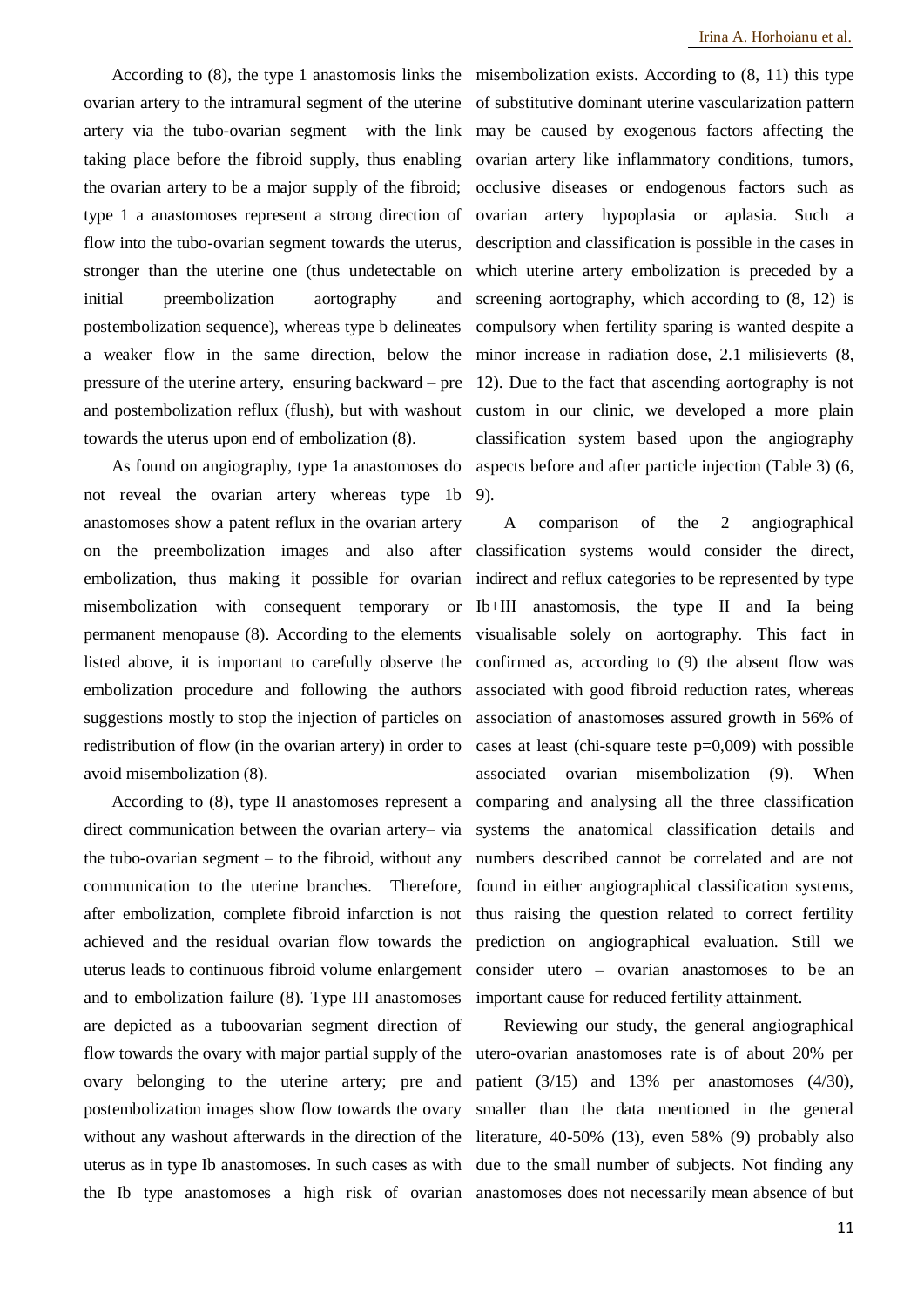#### Uterine artery embolization and fertility

can also suggest vasospasm as a means of temporary occlusion, as a comparison of the discordant number of anastomoses found constantly in the specimens of anatomical studies (4, 13). Out of the 3 patients with utero-ovarian anastomoses 1 patient (dominant fibroid vascularized by the right uterine artery) had a direct flux (most likely type 1b/III) left anastomosis with fibroid growth registered on ultrasound (much reduced Doppler intensity) thus raising the suspicion of a type 2 right angiography utero-ovarian collateral and most likely minor impairment of ovarian function due to the Ib anastomosis (no menstrual disorder, hormonal tests are still in work) (Fig. 1).

Patient 2 had a dominant fibroid nourished predominantly by the left uterine artery with an indirect right ovarian collateral (right utero-ovarian type 1b/III) anastomosis and corresponding to correct shrinkage and possible mild hormonal impairment (Fig. 2); patient 3 had a right dominant fibroid vascular source with a left direct and reflux utero-ovarian anastomosis (type 1b/III) with volume shrinkage and with the hope of not altering the hormonal status as after embolization there was patent reflux in the ovarian collateral (reflux) (Fig. 3). Patient 6 registered a left to right uterine shunt also with an equal uterine supply, probably due to the extensive fibroid size (Fig.3); in this case bilateral uterine artery embolization associated with no collateral circulation had a favorable effect on fibroid shrinkage and most probably also on fertility (14). Viewing the cases mentioned above and comparing with the ultrasound volume aspect which was concordant, we concluded that both angiography classification systems appear to be able to predict rather well the future volume reduction and fertility outcome. As mentioned above the collateral circulation is not the only cause for fertility impairment; an additional proven and logical source is considered to be the age at which embolization is proceeded. Some find it to be even more important in fertility prediction (13, 15).



**Figure 1.** Patient 1, right dominant fibroid vascularization with direct ovarian collateral and fibroid growth despite low to absent Doppler image, possibility of type II left ovarian collateral Bucharest University Emergency Hospital– Interventional radiology department.



**Figure 2.** Patient 1, left dominant fibroid vascularization with indirect right ovarian collateral and fibroid shrinkage (absent Doppler image), Bucharest University Emergency Hospital– Interventional Radiology Department



**Figure 3.** Right-left uterine shunt Bucharest University Emergency Hospital – Interventional radiology department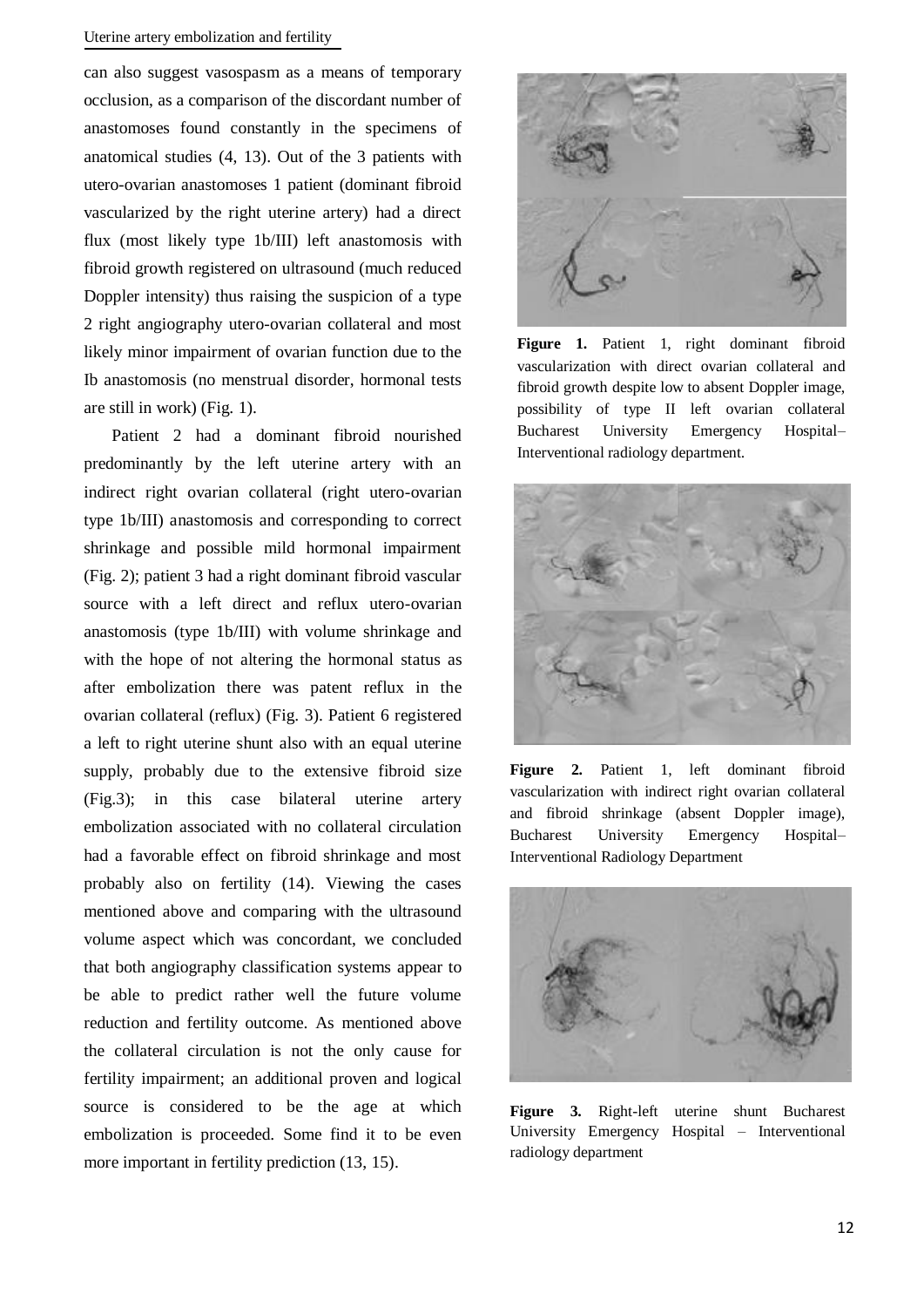higher risk of early menopause (none of the patient under 45 became menopausal indifferent of collaterals), probably due to or associated with diminished ovarian reserve and the higher risk for benign ovarian pre-existent pathology at this certain age (8, 16). In our ongoing study the hormonal results are needed in order to establish the correct impact on fertility and to detect the angiographical fesability in fertility prediction as all the patients are under 45 years of age. As a means for further aiding embolization impact on fertility a series of actions have also been proposed- such as: using a higher particle diameter > 500micrometers (ovarian arteries being 500 micrometres or under), selective coiling of the visible and big collaterals, unilateral embolization when possible, end of particle injection at viewing a retrograde flow in the ovarian arteries (Ib) etc. (1, 13, 14, 17). We only use particles over 500 micrometers even more and establish the right endpoint also according to the flow towards the ovarian arteries I order to prevent fertility loss; unfortunately, no coiling nor unilateral embolization has been yet achieved. In the cases in which a single uterine artery supply is detected, for the purpose of fertility sparing a unilateral embolization can be achieved with protection of the contralateral ovarian site and remaining myometrium, also resulting in lower fluoroscopy time, less uterine artery embolization symptoms and less medication, according to general literature (14).

## **Conclusions**

The angiography aspects indifferent of the classification type are a useful tool in fertility prediction. More detailed analysis is needed in order to establish new aspects and to correctly foresee this situation.

#### **Acknowledgments**

The result described in this paper have been obtained during the postdoctoral studies which were

According to (8, 16) an age beyond 45 years has a co-financed from the European Social Fund, through the Sectorial Operational Programme Human Resources Development 2007-2013, project number POSDRU/159/1.5/S/138907 "Excellence in scientific interdisciplinary research, doctoral and postdoctoral, in the economic, social and medical fields -EXCELIS", coordinator The Bucharest University of Economic Studies".

#### **References**

- 1. Pelage JP, Cazejust J, Pluot E, Le Dref O, Laurent A, Spies JB, Chagnon S, Lacombe P. Uterine Fibroid Vascularization and Clinical Relevance to Uterine Fibroid Embolization. *RadioGraphics*. 2005; 25(1): 99-117. PMID: 16227501 <https://doi.org/10.1148/rg.25si055510>
- 2. McCluggage WG, Ellis PK, McClure N, Walker WJ, Jackson PA, Manek S. Pathologic features of uterine leiomyomas following uterine artery embolization. *Int J Gynecol Pathol*. 2000; 19(4): 342-347. PMID: 11109163 [https://doi.org/10.1097/00004347-200010000-](https://doi.org/10.1097/00004347-200010000-00008) [00008](https://doi.org/10.1097/00004347-200010000-00008)
- 3. Singh A, Guleria K, Vaid NB, Jain S. Evaluation of maternal early obstetric warning system (MEOWS chart) as a predictor of obstetric morbidity: a prospective observational study. *Eur J Obstet Gynecol Reprod Biol*. 2016; 207: 11-17. PMID: 27792988

<https://doi.org/10.1016/j.ejogrb.2016.09.014>

4. Liu Q, Li XL, Liu JJ, Song XH, Jiang XY, Li W, Zhang H, Pan CQ. J Efficacy and safety of endometrial ablation for treating abnormal uterine bleeding in pre- and postmenopausal women with liver cirrhosis. *Obstet Gynaecol Res*. 2016; 42(12): 1753-1760. PMID: 27647778

<https://doi.org/10.1111/jog.13124>

5. Pelage JP, Le Dref O, Soyer P, Jacob D, Kardache M, Dahan H, Lassau JP, Rymer R. Arterial anatomy of the female genital tract: variations and relevance to transcatheter embolization of the